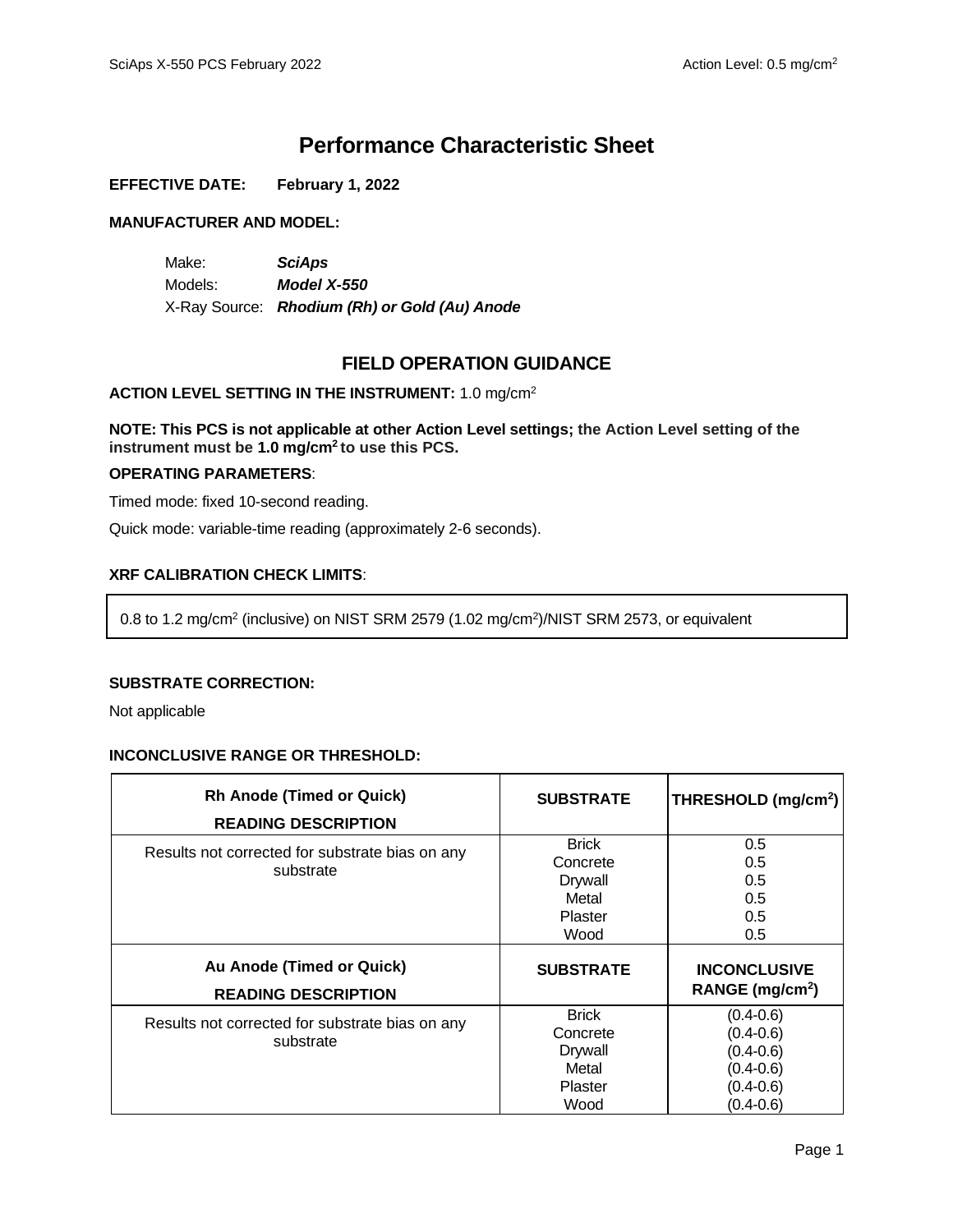# **BACKGROUND INFORMATION**

### **EVALUATION DATA SOURCE AND DATE:**

This sheet is supplemental information to be used in conjunction with Chapter 7 of the HUD *Guidelines for the Evaluation and Control of Lead-Based Paint Hazards in Housing*, 2012 Edition ("HUD Guidelines"). Performance parameters shown on this sheet are calculated using test results on building components in the HUD archive. Testing was conducted on 146 test samples in February 2022, with two separate instruments of each Anode type, operated in both Timed and Quick modes.

### **OPERATING PARAMETERS**

Performance parameters shown in this sheet are applicable only when properly operating the instrument using the manufacturer's instructions and procedures described in Chapter 7 of the HUD Guidelines.

### **XRF CALIBRATION CHECK:**

The calibration of the XRF instrument should be checked using the paint film nearest 1.0 mg/cm<sup>2</sup> in the NIST Standard Reference Material (SRM) used (e.g., for NIST SRM 2579, use the 1.02 mg/cm<sup>2</sup> film; for NIST SRM 2579a, use film 2573 (1.04 mg/cm<sup>2</sup>).

If the average (rounded to 1 decimal place) of three readings is outside the acceptable calibration check range, follow the manufacturer's instructions to bring the instrument into control before XRF testing proceeds.

### **EVALUATING THE QUALITY OF XRF TESTING:**

Randomly select ten testing combinations for retesting from each house or from two randomly selected units in multifamily housing.

Conduct XRF re-testing at the ten testing combinations selected for retesting.

Determine if the XRF testing in the units or house passed or failed the test by applying the steps below. Compute

the Retest Tolerance Limit by the following steps:

Determine XRF results for the original and retest XRF readings. In single-family and multifamily housing, a result is defined as a single reading. Therefore, there will be ten original and ten retest XRF results for each house or for the two selected units.

Calculate the average of the original XRF result and the retest XRF result for each testing combination.

Square the average for each testing combination.

Add the ten squared averages together. Call this quantity C.

Multiply the number C by 0.0072. Call this quantity D.

Add the number 0.032 to D. Call this quantity E.

Take the square root of E. Call this quantity F.

Multiply F by 1.645. The result is the Retest Tolerance Limit.

Compute the average of all ten original XRF readings.

Compute the average of all ten re-test XRF readings.

Find the absolute difference of the two averages.

If the difference is less than the Retest Tolerance Limit, the inspection has passed the retest. If the difference of the overall averages equals or exceeds the Retest Tolerance Limit, this